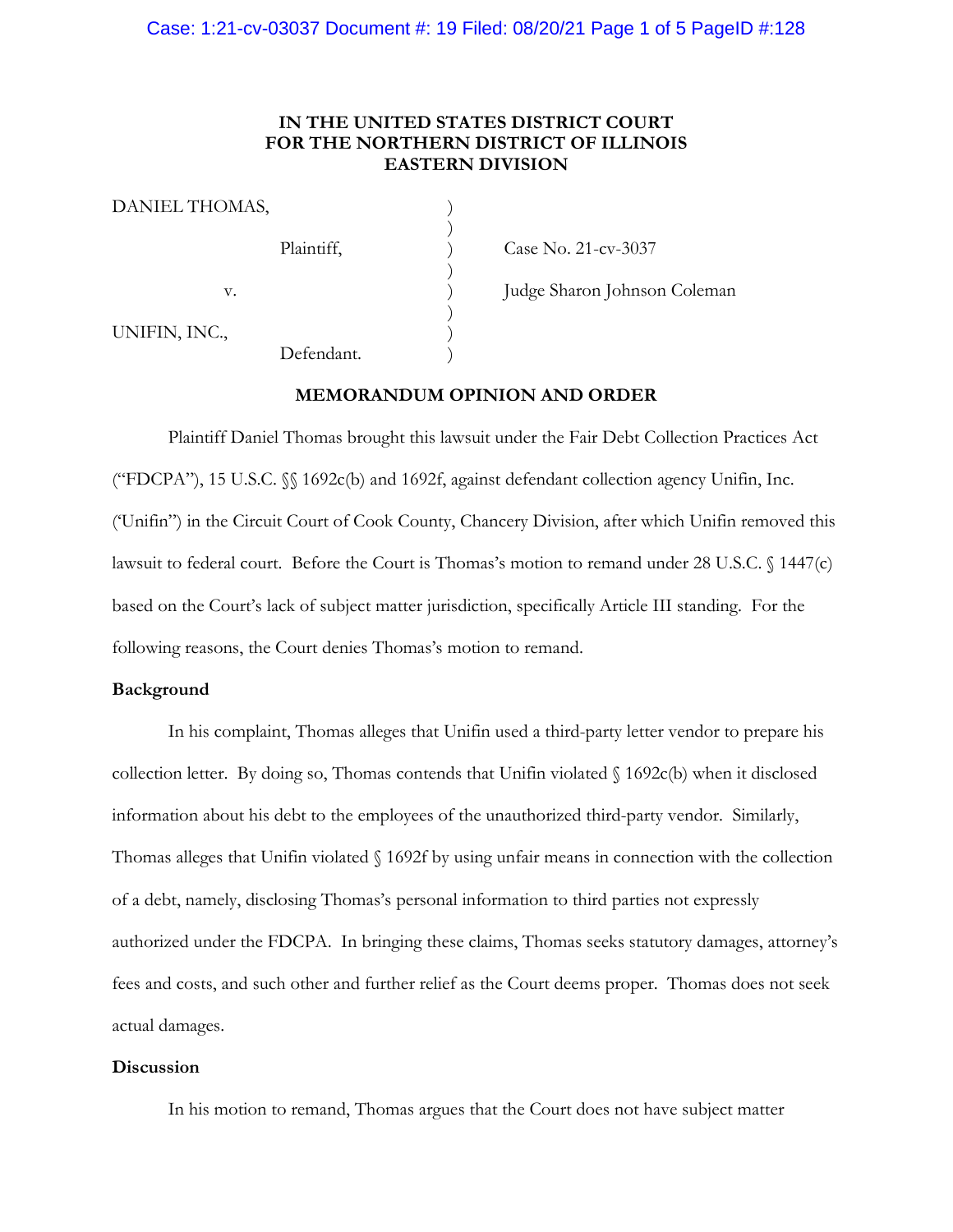#### Case: 1:21-cv-03037 Document #: 19 Filed: 08/20/21 Page 2 of 5 PageID #:129

jurisdiction over his lawsuit based on the lack of Article III standing. As the proponent of subject matter jurisdiction, to establish Article III standing Unifin must show: (1) Thomas suffered an actual or imminent, concrete and particularized injury-in-fact; (2) a causal connection between the injury and the challenged conduct; and (3) the likelihood the injury will be redressed by a favorable decision. *Prairie Rivers Network v. Dynegy Midwest Generation, LLC,* 2 F.4th 1002, 1007 (7th Cir. 2021). The parties focus on the injury-in-fact component, which requires that the harm be "concrete and particularized" and "actual or imminent." *Prosser v. Becerra*, 2 F.4th 708, 713 (7th Cir. 2021). As for the consumer protection statutes, "Congress's creation of a statutory prohibition or obligation and a cause of action does not relieve courts of their responsibility to independently decide whether a plaintiff has suffered a concrete harm under Article III." *TransUnion LLC v. Ramirez*, 141 S.Ct. 2190, 2205 (2021).

Here, Thomas asserts that based on a series of recent Seventh Circuit cases regarding Article III standing in the context of FDCPA claims, Unfin cannot establish that he suffered a concrete harm, therefore, this lawsuit belongs in state court. *See Protect Our Parks, Inc. v. Chicago Park Dist.*, 971 F.3d 722, 731 (7th Cir. 2020) ("Article III does not apply to the states, so 'state courts are not bound by the limitations of a case or controversy or other federal rules of justiciability.'") (citation omitted). The more precise question at issue is whether Thomas has alleged an intangible injury that is concrete under his mailing vendor theory of liability. *Smith v. GC Services Limited P'ship*, 986 F.3d 708, 711 (7th Cir. 2021) ("Standing often depends on what theory a plaintiff advances and how injury would be proved."). The Seventh Circuit cases Thomas cites do not discuss the relevant statutes at issue, §§ 1692c(b) and 1692f, nor has the Seventh Circuit addressed Thomas's mailing vendor theory. Nevertheless, the Seventh Circuit recently stated that "an FDCPA violation might cause harm if it leads a plaintiff to pay extra money, affects a plaintiff's credit, or otherwise alters a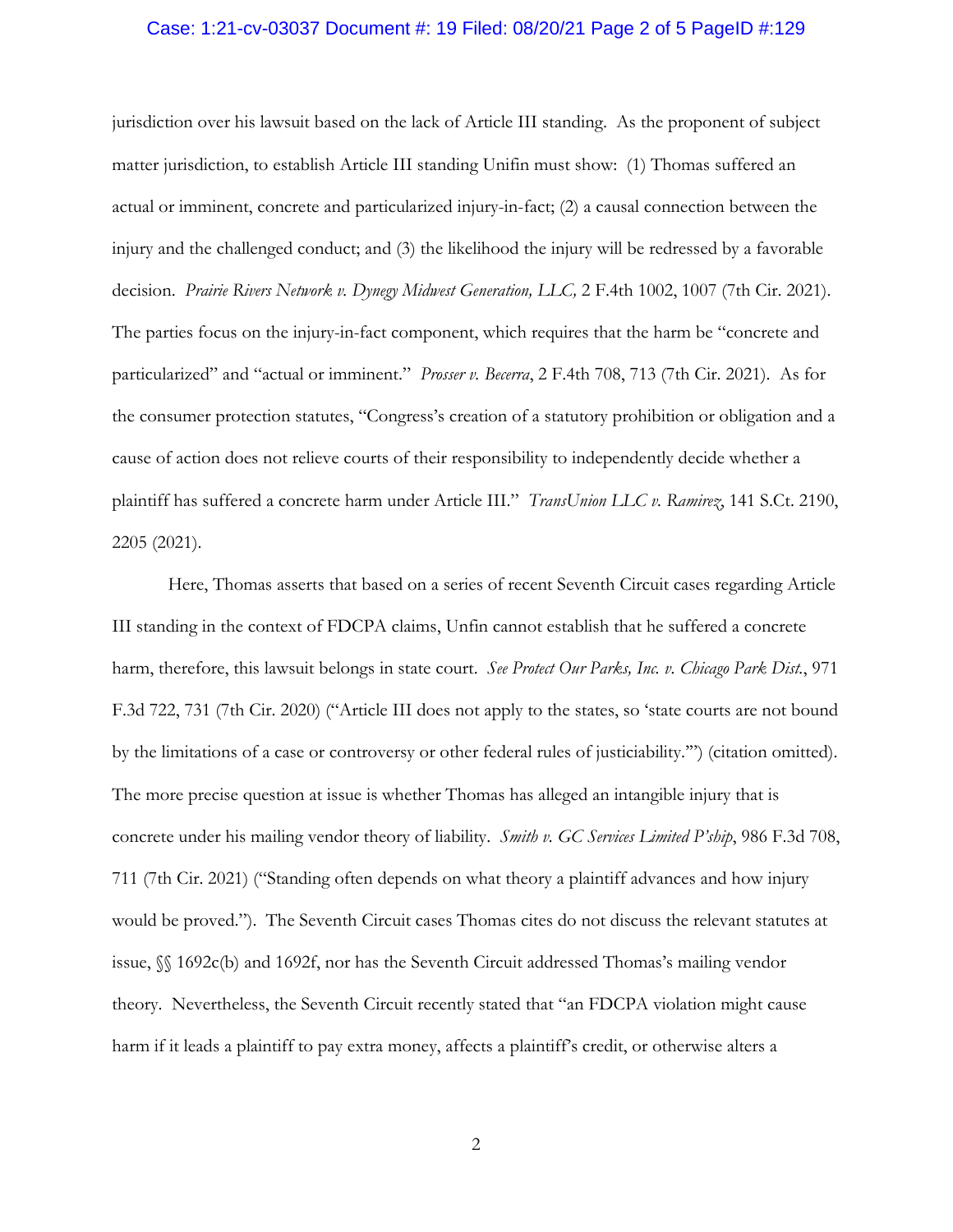#### Case: 1:21-cv-03037 Document #: 19 Filed: 08/20/21 Page 3 of 5 PageID #:130

plaintiff's response to a debt." *Markakos v. Medicredit, Inc.*, 997 F.3d 778, 780 (7th Cir. 2021). There are no such allegations in Thomas's complaint.

Accordingly, the Court turns to whether the disclosure of Thomas's personal information to the third-party vendors caused an intangible, but concrete harm, by looking to both history and the judgment of Congress. *Gadelhak v. AT&T Servs., Inc.*, 950 F.3d 458, 462 (7th Cir. 2020) (Barrett, J.) (citing *Spokeo, Inc. v. Robins*, 136 S. Ct. 1540, 1549 (2016)). The historical inquiry asks, "whether the asserted harm has a 'close relationship' to a harm traditionally recognized as providing a basis for a lawsuit in American courts—such as physical harm, monetary harm, or various intangible harms." *TransUnion*, 141 S.Ct. at 2200. As the *TransUnion* Court clarified, "[v]arious intangible harms can also be concrete" including "reputational harms, disclosure of private information, and intrusion upon seclusion." *Id.* at 2204. When determining Congress's judgment, "[c]ourts must afford due respect to Congress's decision to impose a statutory prohibition or obligation on a defendant, and to grant a plaintiff a cause of action to sue over the defendant's violation of that statutory prohibition or obligation." *Id*.

With this standard in mind, Unifin relies on an Eleventh Circuit case where the court concluded that violations of § 1692c(b) have a close relationship to the harm resulting from the common law tort of invasion of privacy, specifically, the public disclosure of private facts. *Hunstein v. Preferred Collection & Mgmt. Serv.*, *Inc.,* 994 F.3d 1341, 1347 (11th Cir. 2021); *see also United States Dep't of Justice v. Reporters Comm. for Freedom of the Press*, 489 U.S. 749, 763, 109 S.Ct. 1468, 103 L.Ed.2d 774 (1989) ("[B]oth the common law and the literal understandings of privacy encompass the individual's control of information concerning his or her person."). The *Hunstein* decision also concluded that invasion of privacy is one of the harms against which the FDCPA is directed. *Id.*; *see also* 15 U.S.C. § 1692(a) ("There is abundant evidence of the use of abusive, deceptive, and unfair debt collection practices by many debt collectors. Abusive debt collection practices contribute to

3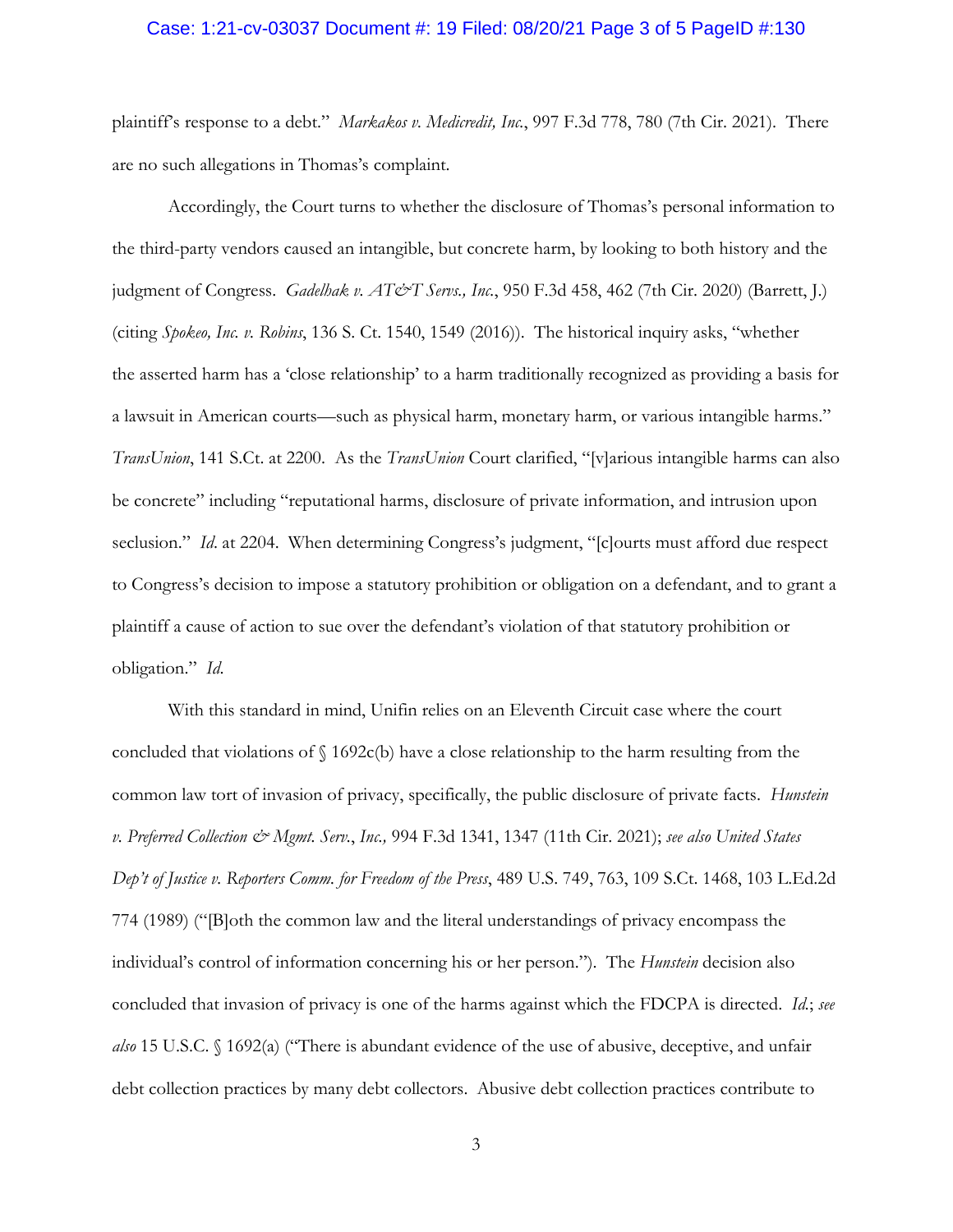#### Case: 1:21-cv-03037 Document #: 19 Filed: 08/20/21 Page 4 of 5 PageID #:131

the number of personal bankruptcies, to marital instability, to the loss of jobs, and to invasions of individual privacy."); S.REP. 95-382, at 4, reprinted in 1977 U.S.C.C.A.N. 1695, 1699 ("Other than to obtain location information, a debt collector may not contact third persons such as a consumer's friends, neighbors, relatives, or employer. Such contacts are not legitimate collection practices and result in serious invasions of privacy, as well as the loss of jobs."). The *Hunstein* decision accordingly held that a violation of §1692c(b) gives rise to a concrete injury-in-fact for Article III standing and that a debt collector's transmittal of a consumer's personal information to a third-party vendor constitutes a communication "in connection with the collection of any debt" under § 1692c(b). *Id*. at 1348-49.

The Eleventh Circuit's reasoning finds support in the Supreme Court's recent decision *TransUnion*, where the Court recognized that various intangible harms can be concrete for purposes of Article III standing, such as reputational harms, disclosure of private information, and intrusion upon seclusion. *Id*. at 2204. *Hunstein* is also supported by the Seventh Circuit's decision in *Gadelhak*, in which the court concluded that common law has long recognized actions against defendants who invade privacy rights, in that case, intrusion upon seclusion. *Id*. at 462. Other Seventh Circuit precedent confirms that Thomas has asserted a concrete harm in the context of the invasion of privacy rights. *Fox v. Dakkota Integrated Sys., LLC*, 980 F.3d 1146, 1149 (7th Cir. 2020) ("The invasion of a legally protected privacy right, though intangible, is personal and real, not general and abstract.").

The Court therefore concludes that Thomas has standing to bring his claim under  $\mathcal S$ 1692c(b). Because Thomas's theory of liability under 15 U.S.C. § 1692f is essentially the same as his theory under § [1](#page-3-0)692c(b), Thomas has standing to bring his claim under § 1692f.<sup>1</sup>

<span id="page-3-0"></span><sup>1</sup> Thomas did not respond to Unfin's arguments nor address the *Hunstein* decision.